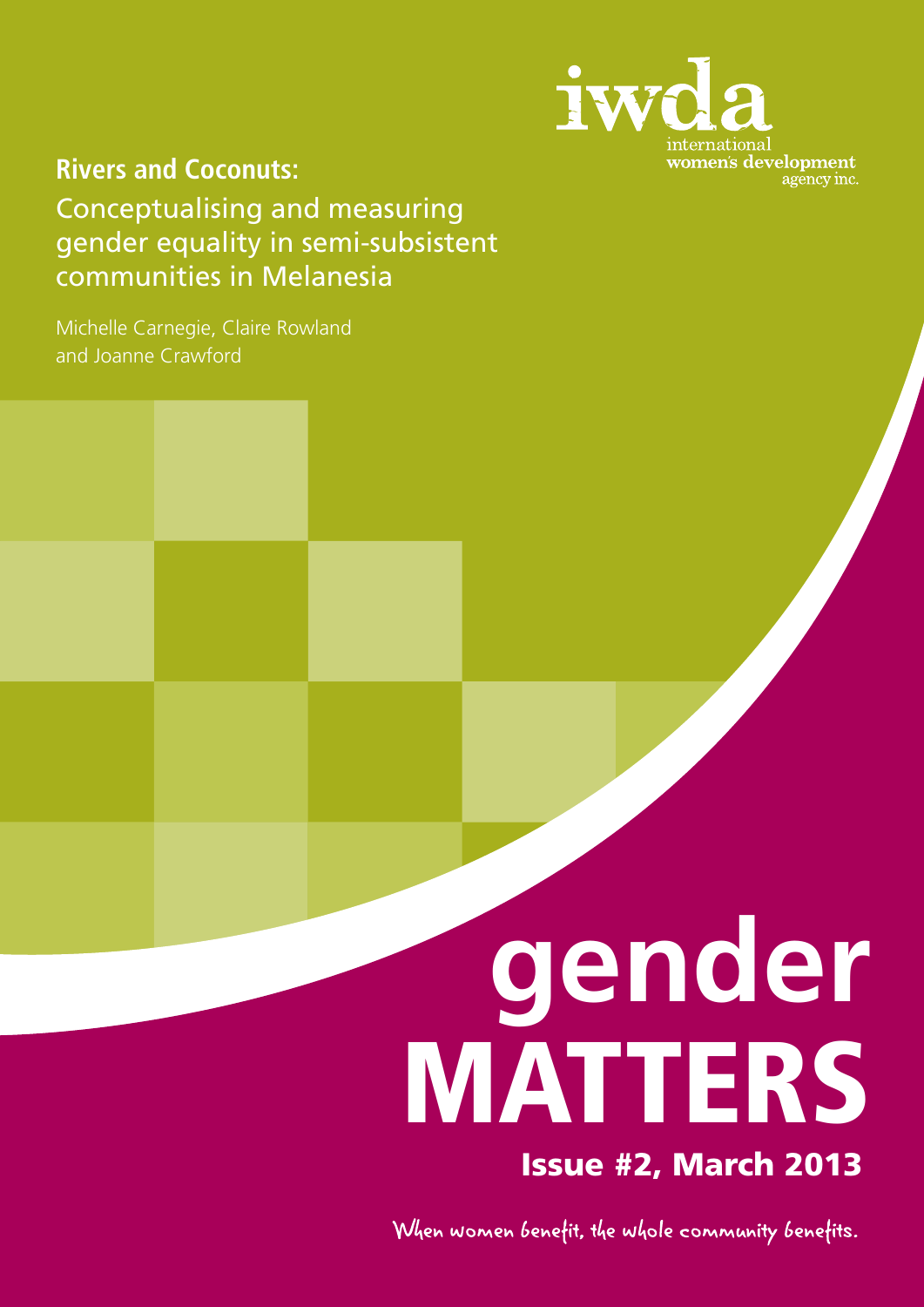# Summary

**This issue of** *Gender Matters* **presents research on women's and men's economic contributions and their experiences of gender relations in rural and urban settlements in Solomon Islands and Fiji, and their aspirations for change. The research explores the different ways that women and men engage in economic activity and what this means for gender equality. The aim of the research was to formulate indicators that reflect local conceptualisations of gender equality and economy, which can be used to track change in communities that mostly engage in informal and non-cash economic activities.**

The research that is the focus of this issue of Gender Matters was funded by AusAID through an Australian Development Research Award. It draws on the work of the full research team, Katherine Gibson (Principal Investigator), Katherine McKinnon, Michelle Carnegie and Claire Rowland (Co-Investigators), Joanne Crawford and Claire Slatter (Associate Research Fellows), Laura Hammersley (Research Assistant) and staff of the partner organisations listed here. We also thank Dr Alice Pollard, Di Kilsby and Eva Wagapu for their ideas and facilitation skills. We particularly thank the women and men from communities in Fiji and Solomon Islands who generously shared their experience and time and are at the heart of the insights explored here.

**Graphic design:** Aimée Town, info@aimee-town.com **Illustrations:** Nelson Horipua, Frontline Graphics, PO Box 147 Honiara, Solomon Islands, with colouring by Anthia Mirawidya, Live & Learn Environmental Education (Australia)

### **Contents**

**Women's Action for Change (WAC)** in Fiji is a grassroots feminist organisation committed to the pursuit of equality and social justice for all. Founded in 1993, WAC uses theatre and workshops to inform and explore sensitive topics including violence against women. Participants in WAC's skill-sharing/training, financial mentoring and empowerment programs include women who are single parents or the sole income earners, survivors of domestic violence and abuse, sex workers, people with diverse gender and sexual identity, children and young people at risk of harm or entering the criminal justice system, prisoners and exprisoners and their families.

2. Eg; ICRW 2012, Commission on Women and Development, 2007.

**IWDA recognises partnership and collaboration as fundamental to development effectiveness. As we work with partners, we build our capabilities and strengths to advocate for gender equality. Together we create space for women's voices to be heard and amplify those voices through networking, advocacy and research.**

### Partners featured in this publication

Subsistence agriculture, gifting, barter and voluntary activities underpin economies in Melanesia. In many rural and some urban contexts, cash incomes supplement rather than sustain families and communities. Women undertake the majority of farming for household consumption and many of the community-based voluntary activities that build interdependencies between families and enable communities to function by sharing limited resources. In such contexts, national-level indicators of economy and gender equality (for example gender wage gap and workforce participation rates) simply cannot accurately represent how women and men engage in and are affected by economic activity. It is these measures, however, that dominate development planning and measurement processes in the Pacific. The use of these statistics in isolation results in a partial picture of community-level economic activity, a limited understanding of the impacts of economic change and a failure to recognise the potential trade-offs between individual prosperity and community sustainability and resilience.

**Section 2**, introduces the four gender equality themes, illustrated with the perspectives of women and men that informed them. Drawing from these four themes, the research team developed a suite of community-level gender equality and diverse economy indicators. The team also designed a number of participatory tools and a survey for users to collect qualitative and quantitative data against each indicator. These tools were developed in recognition that whilst indicators have been developed by development agencies for specific contexts or programs<sup>1</sup> and more recently to explore gender issues in the informal sector as well as the formal sector<sup>2</sup>, rarely are both indicators and associated tools produced in tandem. These indicators are introduced in **Section 3** and the centre pages highlight two of the tools developed to support dialogue with communities about gender equality (the River of Change) and map who does what in their community's economy (the Floating Coconut). The final part of the paper, **Section 4**, suggests some next steps and reflects on wider potential implications of measuring and valuing subsistence and unpaid household and care work alongside the 'formal' economy.

While helpful in multi-country comparisons, such indicators provide limited insight into the lives of the majority of people in the Pacific (particularly in Melanesia) given their limited engagement in the formal sector. Equally, a focus on increasing opportunities for women and men in the formal economy without understanding their existing economic contributions, constraints and aspirations is destined to be sub-optimal. Instead, we need to understand the interactions between different kinds of work and the value of such work for communities

**Union Aid Abroad (APHEDA)** is the humanitarian aid agency of the Australian Council of Trade Unions. In Solomon Islands, APHEDA is focused on sustainable livelihoods, including in urban areas and strengthening enterprise development skills, vocational skills and financial literacy (including through the network of Community Learning Centres that it supports). IWDA and APHEDA SI worked in partnership in Solomon Islands from 2004 to 2009, and continue to work collabo ratively through the Solomon Islands NGO Partnership Agreement.

**Live and Learn Environmental Education (LLEE)** started in 1992 as a group of volunteers promoting environmental education, and has since grown to operate in eight countries. LLEE specialises in communityfocused participatory education to promote sustainable livelihood development and conservation of environmental resources in some of the most vulnerable communities and biologically diverse regions in Asia and the Pacific. IWDA and LLEE have worked together in Solomon Islands since 2004, focusing on gender-responsive natural resource management since 2009.

### Acknowledgments

if we are to assess how economic change is affecting women, men, relationships and gender equality. The research findings coalesce around four key themes: Women Come Up, Women's Collective Action, Household Togetherness, and Leadership, Say and Role Modelling. **Section 1** of the paper introduces the diverse economies approach that foregrounds all the unpaid work, non-cash exchanges (barter and gifting) and other forms of labour that contribute to sustaining lives and creating wellbeing.

| 1. Conceptualising a gendered diverse economy                                                       |
|-----------------------------------------------------------------------------------------------------|
| 2. Four themes of gender equality: Melanesian                                                       |
| (i) Women 'come up': Melanesian women as<br>individuals                                             |
| (ii) Women's Collective Action: Relationships between                                               |
| (iii) 'Household Togetherness': Relationships between<br>Melanesian women and men in households9    |
| (iv) Leadership, Say and Role Modelling: Melanesian                                                 |
| 3. From research to practice: Indicators and tools<br>of gender equality and economy for monitoring |
| 4. Concluding reflections and future directions 16                                                  |
|                                                                                                     |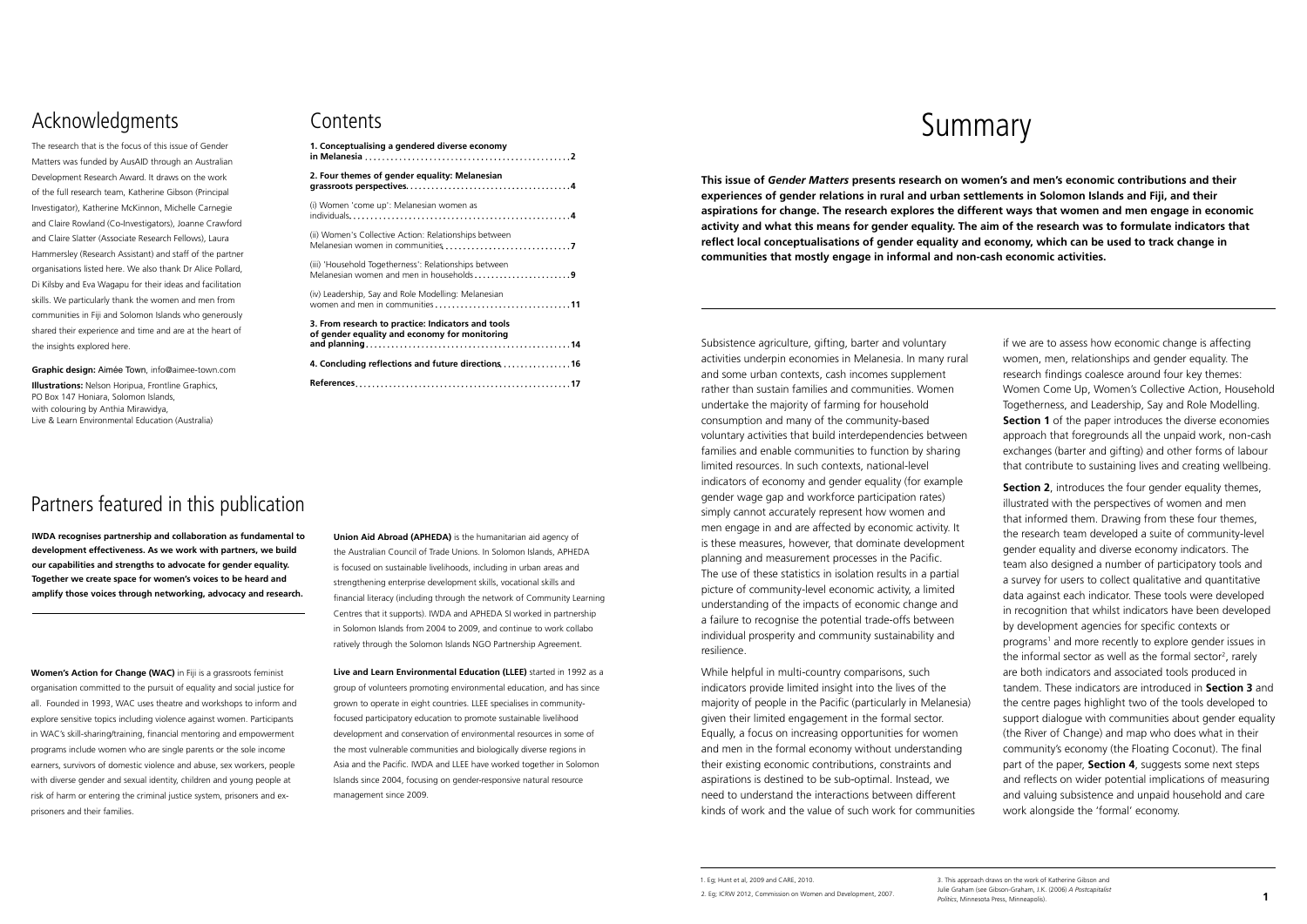Many aspects of Pacific economies are changing, and this is impacting on the nature of rural and urban life. Understanding how these changes affect women's and men's lives makes it possible to minimise and manage negative impacts and maximise positive impacts so that economic development benefits both women and men and advances gender equality. To track how economic change affects women and men, and the implications of economic development for gender equality, we need to use an understanding of economy that includes all kinds of economic activity at an individual and collective level. This includes all those things people do to ensure that households, families and individuals have food to eat, adequate shelter and can enjoy a good life, such as making food and shelter; sharing assets, resources and labour; raising animals for slaughter; working for cash to buy goods and services; running a small business; or being employed by a company that produces commodities for sale in national or global markets. An economy also requires many services that coordinate the productive work of people and business, including ways of managing money and property and ways of redistributing wealth.

The few time-use studies in the Pacific confirm that women have a greater workload than men when productive work and unpaid household and care work are combined, and less discretionary time<sup>8</sup>.

**Given that on average almost 64% of people in Pacific Island countries live in rural areas (compared with a world average of 50% and a Global South average of almost 56%)4 , semi-subsistent lifestyles contribute directly to a large proportion of Pacific people's material existence. Such lifestyles are also characterised by a distinct set of social and cultural practices that contribute to community and household wellbeing. In many communities, for example, there are established practices of reciprocity, sharing and giving that provide resilient support networks that buffer households in times of hardship and provide an ongoing measure of social security.**

Chant's research<sup>9</sup> confirms that for many women, in different regions, expanded economic opportunities and work outside the home results in a 'feminisation of responsibility' for cash work and unpaid subsistence, care, and house work. When men struggle to find paid work in a changing economy and could potentially take on more household and care responsibilities, traditional gender roles and women's lower status will often combine in ways that result in men having reduced responsibility for earning income but little change in their contribution to household and care work. Indeed, expanded leisure time may provide additional opportunities for resourcedepleting activities such as drinking, smoking and gambling that further increase the difficulties women face in meeting their responsibilities for the family's day to day needs.

# 1. Conceptualising a gendered diverse economy in Melanesia

**In the Pacific, the economy of each country is different, reflecting the unique combination of natural environmental heritage, colonial history and development pathways since independence. Common across all Pacific economies, however, is people's strong adherence to semi-subsistence lifestyles. This is particularly so in rural areas where families access land through systems of customary tenure, grow most of their own food and satisfy many other requirements from farming, fishing or harvesting, with far less reliance on cash income than in other parts of the world.**

A gendered understanding of economy also needs to incorporate an analysis of unpaid household and care work. Feminist scholars have long argued that this work be counted in systems of national accounting. When women's caring, household and subsistence agricultural work is not formally considered 'work' but just part of what women do, it impacts its visibility and value and leads to an underestimation of the amount of time such work involves. Research routinely shows that when both paid and unpaid household and care work is counted, women work

more hours overall than men<sup>5</sup>. Importantly, unpaid work responsibilities can significantly limit women's participation in paid work, training or education, and leisure time because of the impact on mobility, flexibility and time<sup>6</sup>.

Research in the Pacific shows that women's work outside the home has become increasingly important in changing economic times, however, women continue to do most of the housework, parenting and caring work, resulting in inequitable work burdens relative to men<sup>7</sup>.

While all community members undertake subsistence and voluntary labour, women undertake the majority of farming for household consumption. Most women earn cash by marketing home-cooked food, handmade crafts or agricultural produce (that they grow or on-sell). Women also engage in many of the community-based voluntary activities that build interdependencies between families and enable communities to function with shared and limited resources. The picture below shows economic activities undertaken by people in a squatter community in Solomon Islands where there is limited access to the formal market economy. It captures the variety of things that women (on the left hand side) and men (on the right hand side) do that contribute to their livelihoods and make up that community's economy.

In Melanesia, cash incomes often supplement rather than sustain families and communities. Land and other resources are often collectively managed and subsistent, reciprocal and voluntary labour bind communities

### The Diverse Economy

**Formal economic activities:** wage work, producing goods or services for sale in a registered company, government job or nongovernment organisation.

**Informal economic activities**: paid domestic work, making, selling and on-selling products or services in self-employed or family businesses.

**Non-cash economic activities**: unpaid work, voluntary work, community work, household duties (gardening, caring for children and elderly, housework), reciprocal labour (I help you work in your garden, you help me with my work), family sharing and redistribution, church sharing and giving, community sharing.

Conversations at workshops convened by IWDA with male and female gender advocates in Solomon Islands in 2012, as part of a wider exploration of gender and culture, highlighted the social pressures on men to remain within cultural gender norms, particularly regarding responsibility for domestic tasks:

**In assigning roles in the family, when it is to do with extended family it's difficult to change because it's a disgrace to them. Even when men feel okay about taking on these tasks they will be shamed by other men in the community — "your wife is so lazy, you gave out this big bride price so why is she this way?"** 

**My boss is female — I have respect for her… I am so respectful of all the ladies in the office but when I go home the women do everything for me — that is their role. I'm a bit scared because of my culture — I am living with relatives, and because men don't normally do this, I don't have the courage to do the housework.** 

These insights suggest that shifting understandings about the value of unpaid work, its contribution to sustaining families and communities, the amount of work done overall and the relationships between different kinds work is key to enabling men and women to share responsibilities in a way that is more equitable and maximises individual and community benefit.

Solomon Islands woman

Solomon Islands man

together and can also provide a social safety net in times of hardship. Dominant understandings of economy often fail to recognise the informal sector work, subsistence agriculture, gifting, labour exchange, barter and voluntary activities that underpin Melanesian economies. Focusing only on the development and measurement of the 'formal economy' (i.e. wage labour in formalised workplaces) presents a risk to governments in the region. It can result in an undervaluing of community-level economic activity and a lack of understanding of the potential trade-offs between individual and collective development and ways in which increased access to cash income can impact on collective identity and community resilience. It also represents a missed opportunity to maximise the existing social, cultural and economic strengths and capacities of communities.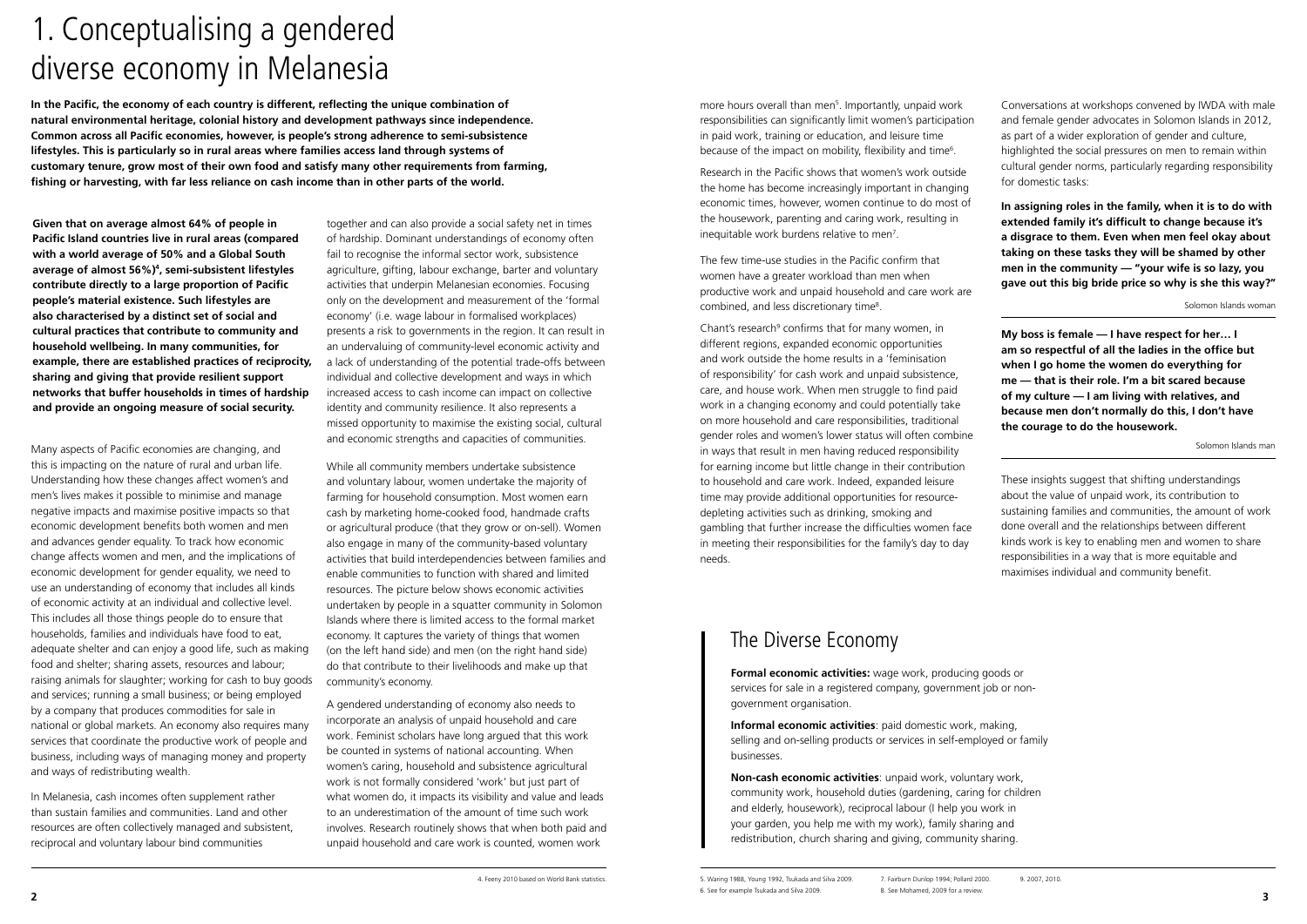**4 5**

In 2009, IWDA, the University of Western Sydney, Macquarie University, Fiji Institute of Technology (now Fiji National University), Women's Action for Change in Fiji, and Union Aid Abroad-APHEDA and Live and Learn Environmental Education Solomon Islands began working on a research project to better understand the gendered impacts of Pacific economic development initiatives on communities and work with communities to develop indicators to monitor change.

Staff from partner organisations were involved in a two-day methods training before undertaking participatory research in two urban communities in Honiara in July 2010, two urban communities

### Participatory research in action

in Suva in October 2010, and two rural communities in Western Province in Solomon Islands in July 2011.

The teams collaboratively analysed the results and shared these at feedback workshops for NGOs, academics, government agencies and community members. The insights into the lived experiences of women and men, young and old with respect to gender relations informed the development of a resource kit to assist NGOs, governments and researchers to monitor change in the local economy and in gender equality in the context of broader change processes.

# 2. Four themes of gender equality: Melanesian grassroots perspectives

**This section reports on research findings that reflect the views of women and men at the 'grassroots', in both rural and urban settings, about what is important to them in gender relations. The findings are categorised into four inter-related gender equality domains at individual, family/household and community scales. We also present what women and men see as some of the constraints to achieving outcomes they value, personally and in their relationships with each other, and the changes they would like to see that would enable positive gender relations.** 

**Women are disadvantaged in many ways relative to men in Melanesia and this affects their ability to participate in and benefit from economic activities. Essential to gender equality is the ability of women to stand alongside men, to 'come up' (or in Solomon Islands Pidgin 'Kam Ap') in their family and community. Our research findings indicate that an individual woman improving her status has three main pathways:**

### (i) Women 'come up': Melanesian women as individuals

Young woman, urban Solomon Islands

Young woman, urban Solomon Islands

Married woman, urban Fiji

- She gains confidence and realises her own value.
- She obtains access to and control of economic opportunities, training, markets and resources to expand her influence.
- She enhances her capacity to earn and control personal income and resources.



**Women can make suggestions about how to use money — but ultimately it comes back to men to decide how the money is spent. So suggestions cannot have effect.**

**My husband doesn't give me money [other than for food shopping] so I started my own business. Now I am surviving on my own, I don't need to depend on my husband's wages. gained new skills and started teaching women adults how to read and write. They got more involved in the church because they could read the bible and it built relationships with women in my neighbourhood. Then, I started to teach children at home. I was happy I was able to do this and I gained more confidence.**

Our research found that for many women in Melanesia, being able to generate and control an independent cash income stream through their work in the formal or informal sector is very important. When men are the primary breadwinners, they tend to have more influence over decision making about household expenditure than women.

Married man, urban Solomon Islands Married man, urban Fiji The fact that men do not always share decision making about the income that they earn and do not give their wives income for their personal needs is a strong driver for women wanting to earn their own income. **It is a common story [that women do not get cash from their husbands]. The husband does the shopping and then doesn't give the wife the money. They do not help their wife meet other expenses. Three months ago I attended literacy training. I**  In practice, these three pathways are not easily distinguished; rather, they are part of intertwined processes of change. Gaining confidence, for example, can be an outcome of women having the opportunity to access training to develop new skills. When women have both the confidence and the opportunity to actively apply these skills, this can elevate their standing in their households and communities, further building confidence. Applying their skills could be in the informal sector or engaging in voluntary, unpaid work in their communities; enhancing women's status is not dependent on gaining opportunities to engage in formal sector work.

**In 2007 I learned how to make cakes. I learned the skills from my mum. In 2008, I started to make cakes myself. I used my family's equipment — I was taking over from my mum. I sold the cakes in the community and from what I sold I met the costs of my sister's school fees — my mother no longer needs to do this. Now I can make decisions about the money because I earned it. I can slowly buy things for my business. With my skills I can now assist in buying food for the family and the school fees.**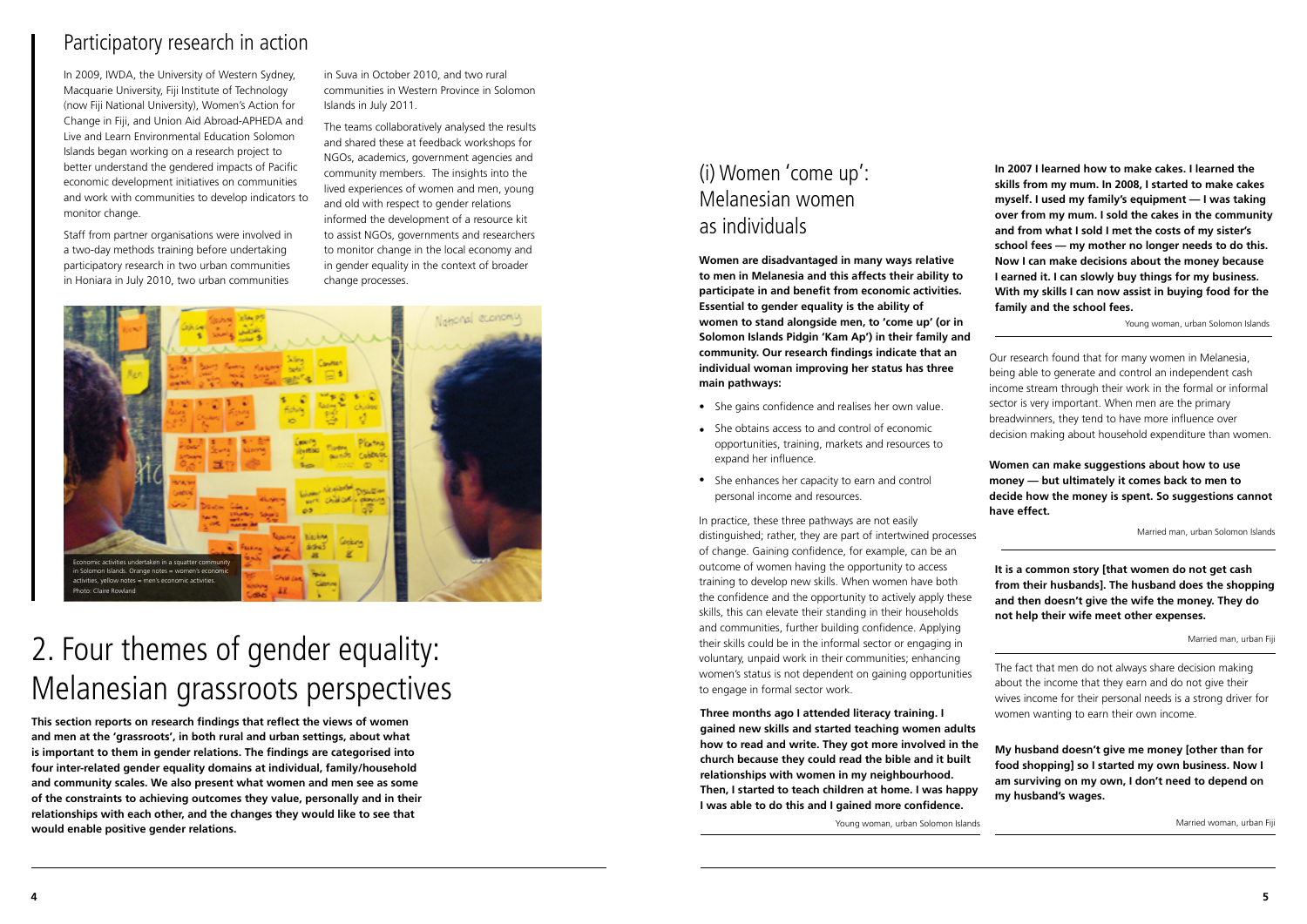Most women's collective action groups take the form of community-based organisations and church-based groups. These groups are a means for women to expand their influence, particularly in contexts where roles and responsibilities are highly gender-segregated. Schevyens (2003) and Pollard (2003) discuss the positive role of women's Church groups in the Pacific as a source of support and solidarity that builds women's status and influence beyond welfare and 'traditional' concerns of women to incorporate economic development, human rights and environmental stewardship.

NGOs also initiate opportunities for women to come together and collectively organise. Activities include fundraising and purchasing assets for collective use; developing and implementing programs/activities to maximise household livelihoods; providing assistance to each other on an individual and group basis; representing the community in conferences and workshops; and providing support for the community's more vulnerable female members. Such experiences can enable women to build networks and a sense of solidarity.

**When [NGO name] comes and organises this kind of workshop, the women are able to recognise other women listen and understand other women's problems and that they are not the only women facing the problem and there are other women in the community that also have problems.**

### (ii) Women's Collective Action: Relationships between Melanesian women in communities

**Women and men in Melanesia have very separate roles and responsibilities. Women often have overwhelming responsibility for the day-to-day needs of the household, but limited time, mobility, resources, and economic opportunities to fulfil the expectations that go with this. To improve their access to new economic opportunities, while ensuring they meet their responsibilities to the household, women often turn to other women for assistance.** 

Women's expressed need for women-only collective action groups in our research, and the widespread existence of these groups in Melanesia, can be interpreted in part as a consequence of the 'silo-ing' of roles and responsibilities between men and women within the household and broader community. Quite simply, women cannot rely on their male partners to support them to fulfil the demands of their gendered roles. Women's groups may also be partly explained as a way for women to seek opportunities for voice and influence beyond the household given their (generally) more limited influence in decision-making at the household level.

Older woman, rural Solomon Islands overcome these disadvantages is by working together. The manuscription of the woman whan Fiji Many challenges remain for women to 'come up'. Women may be able to earn an independent income, for example, but the subsequent benefits can be limited by a lack of markets and difficulties getting to markets, less earnings than men for work of the same value, and high costs of running their small businesses — all of which translate into small profits or little surplus money. Gender stereotypes can restrict women's access to work opportunities beyond their reproductive work. In this regard, women's efforts to 'come up' can also be hindered by unsupportive husbands and families. One way that women in Melanesia seek to

In Melanesia, women assist other women to get by or to improve their family's situation by gifting labour, goods or skills, and in the process also advancing their own standing in the community, given the value attributed to community building through women's solidarity and support networks. Exchange relationships therefore feature strongly in women's economic activities. Commonly, women grow or produce food that they barter to acquire other produce and basic items. Bartering assists women to fulfil their gendered role of providing for their family's basic needs and can be crucial for managing food insecurity. It can also provide an important safety net mechanism for poorer community members, in particular female-headed households.

Many women's groups also exchange and share skills within the group, expanding the skill sets of all members. Exchange and gifting relationships also enable women to expand their networks and friendship circles and gain confidence and respect from other women in the community.

**I made good friends with other women in the community through learning to weave mats by sharing patterns or techniques on how to weave with other women**.

**An old lady made a woven basket and some women came and asked her to teach them how to do it. So the old lady taught them how to do the weaving. After talking about the new skill they'd learned, the women decided to organise and form their own women's club so that they can learn and share the skills together.**

Our research shows that women's collective action groups enable women to minimise costs and labour inputs in producing and marketing products. In rural areas, reciprocal labour arrangements assist women to build their garden size and share marketing costs. Women also pool funds and labour to purchase resources, pay for transport and sell their goods at local markets.

Young woman, rural Solomon Islands

Young mother, rural Solomon Islands

Older woman, rural Solomon Islands

Older man, rural Solomon Islands

Young woman, urban Solomon Islands

Access to income can enable some women to free themselves of some repetitive 'chores', using the time to increase their income-generating activities, complete other work with less pressure, pursue leisure activities, build their networks and/or participate in training and development. The ability to hire other community members also improves the standing of these women in the community because they are creating jobs for other families.

**Sometimes men ask for some of their wife's money. If women make money and don't share it, men can beat them.** 

**When I go and sell my cake at the market, I don't normally tell my husband how much I have earned. Instead I lie to him and hide the money in my purse in the house. This is because my husband smokes and drinks. I need to hide my money so that we have enough to buy basic items. Sometimes my son finds out where my purse is hidden and tells his dad, and when that happens he takes money from my purse for smokes.**

**In 2010, [NGO name] came and I attended training on how to grow cabbages. During the training, they taught me how to mix the soil, how to create a nursery, transplanting nursery to the disposable cups and how to manage/keep the plants for insects and fungus. After that I had more healthy vegetables and I knew how to continuously plant, transplant seedlings and sell the mature ones. I got more money for food for the family as well as bus fare to travel to town. I even employed some men to work in the garden to lessen my work. This meant that I had more time to spend with my friends, do washing and attend trainings. I did not realise it, but I had become a boss mere (woman). People come to me when they need money because they know I can give them work.**

However, violence and manipulation in the household remains a barrier to women gaining complete control over income they earn. Women reported their money being stolen, taken by force and misused by their husbands on a regular basis, with some hiding their money and lying to their husbands about their earnings in order to prevent this outcome. Addressing family dynamics and social norms that tolerate this behaviour is essential to ensuring women gain greater control over their income.

### **I control the money I make from selling garden produce because I do most of the work and also do most of the marketing by myself.**

Opportunities to earn income provide scope for women to have an increased role in decision-making and reduce their dependence on their husbands.

Married woman, rural Solomon Islands

**We women don't normally buy things for ourselves, because the market is small money. Often [if we have any spare money] we buy things for our children because we think of our family and children so we only buy things that we aim for and not spend money on ourselves. Sometimes our husbands give us money to buy clothes.**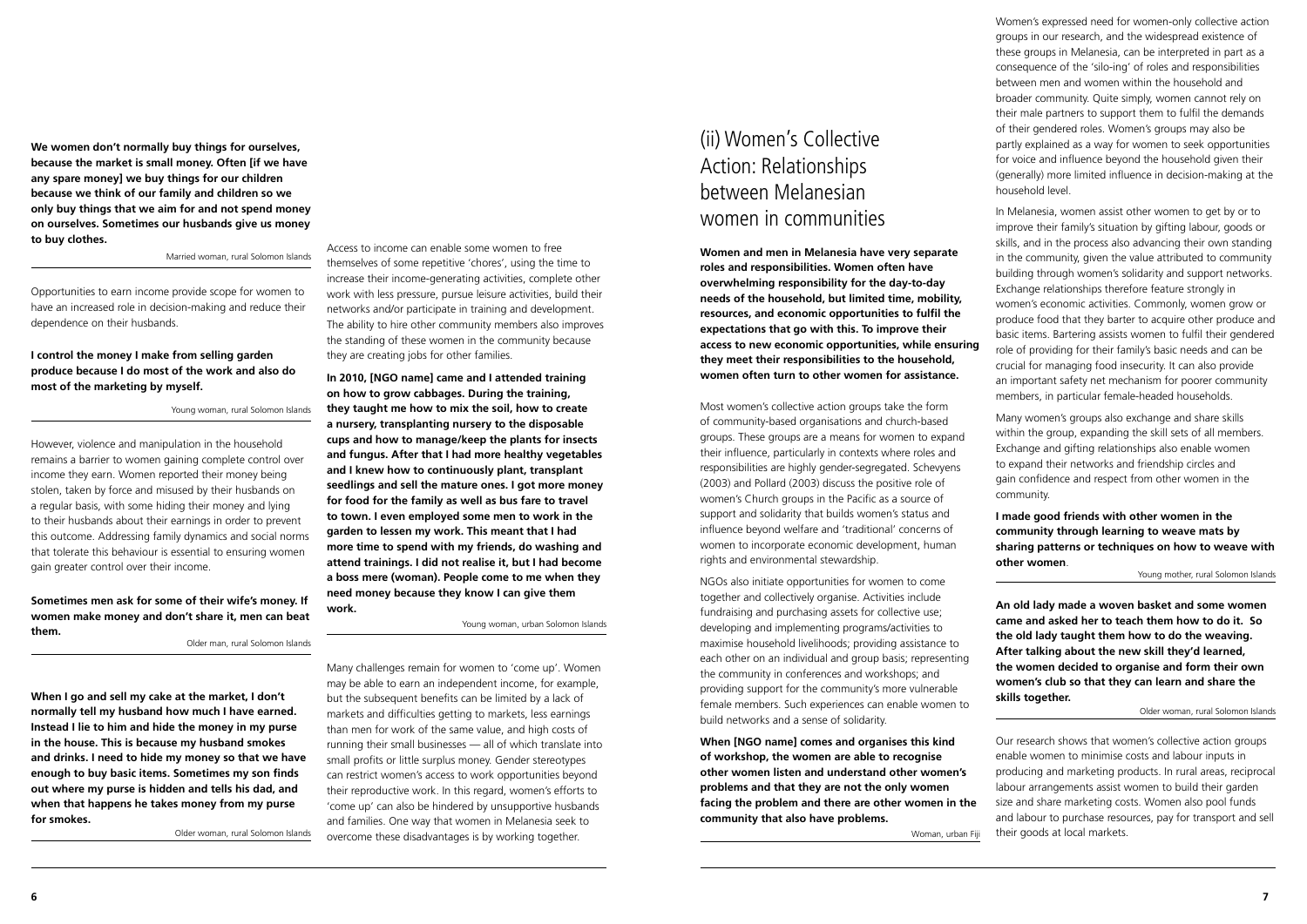**Before we used to get angry because we didn't feel that we had something to say, so when people talked to us we would run away and hide, and get angry at other women who could talk. We were easily embarrassed. But now we have joined the [name of women's] network group we have been able to talk in front of people and not hide or run away when people come to talk to us.**

**Before [name] joined the [name of women's network], she used to be very shy. When she became a Network member she started to meet other women, share knowledge and attend meetings and training activities. She started learning from other women in the network. In meetings, the women took turns to chair. At first [name] was too shy to chair the meeting, but over time her confidence grew. Now she has taken a leadership role in the Network and is a very active member.**

Women's collective action groups can be a conduit for women to change their context at the household and community level so that they have greater voice, influence and opportunities for leadership. Congenial relations between women are a pre-requisite for this. Women in our research identified poor relationships between women, manifest in behaviours such as gossiping, as a threat to women's solidarity. Women expressed concern about potentially being undermined by other women when they step up to take on leadership roles in the community.

### **If some women were to do this work [planning], other women folk might gossip about them and spread false news, they would be jealous.**

The main message of a young women's drama visioning for positive gender relations in the future, was the need for women's networks to avoid gossip and to solve conflict in a constructive way to prevent psychological violence.

**Young women acted out the way in which sometimes "women like to talk about each other and cause violence [between women], instead of coming together and helping each other."**

## (iii) 'Household Togetherness': Relationships between Melanesian women and men in households

**Women are disadvantaged when there is not enough sharing of workload and income in the household. Families are better able to improve their wellbeing if both women and men contribute to household livelihoods and responsibilities in ways that promote trust and caring relationships.**

Mothers and grandmothers who have primary responsibility for child-rearing, desire men to do more and be more proactive role models for children. Men assist occasionally in household tasks perceived to be 'women's work' (such as cooking and cleaning), for example, when their wife or daughters are unwell. Young women want

Having an independent income can be a catalyst for young unmarried women to assert themselves with respect to doing household tasks. A young urban woman described how her well-paid job in the formal sector meant that she did not have to fulfil her traditional gendered role of doing most of the housework.

In general, our research shows that women think they do more household work than men, and this is similar to Pollard's assessment in 2000, suggesting limited change. Women believe that men work less frequently than women and that men have more free time (by implication because they have a lesser workload than women). While women are socialised from an early age to work very hard and to have pride in the contributions they make to their households, as Pollard<sup>10</sup> notes, this does not come without physical and mental health costs. This is an even more serious issue for women if their male partner or husband fails to do enough to fulfil his gendered role. This exacerbates women's workload and disproportionate burden in maintaining their households. Our research shows that women's significant and unequal workload partly stems from men's limited engagement in housework and parenting, which is consistent with findings elsewhere<sup>11</sup>. Tsukada and Silva<sup>12</sup>, writing about rural Ghana, show that gender inequality in workloads begins early in childhood, affecting the time girls can give to study, even when there is apparent gender equality in school attendance. their brothers and fathers to assist more with household tasks like cooking. Young urban women in Fiji stated that they felt 'taken for granted' but that they have little recourse to change their situation because they are largely excluded from household decision-making processes. Similarly, young rural women in Solomon Islands desire a more equitable division of labour in the household, as acted out in a role play about future visions for positive gender relations. **A young girl is allocated a number of daily cleaning and household tasks considered to be 'women's work'. Meanwhile, her parents encourage her brother to go and play soccer. After an NGO awareness program on the importance of working together as a family, the father and the son decide to share the chores with the mother and daughter and they encourage mother and daughter to rest when they're tired.** Young women's role play, rural Solomon Islands

**When women's husbands do not have time for gardening and the women want bigger gardens, they take turns to work in each other's gardens. We also pool funds to pay for fuel and boat hire to take our produce to [name of] market. This is especially helpful for households headed by older people and by widows and single mothers who do not have men to assist in developing their gardens, or time to go and sell produce in the market.**

Women also look beyond their household for assistance in increasing the productivity and income potential of their gardens. While their male partner may assist in establishing a garden by doing the work that requires physical strength (such as digging and earth moving), they do not usually engage in day-to-day, time-consuming maintenance activities such as planting, weeding, and harvesting unless they are paid (in-kind or with cash). In some urban areas with land, women hire neighbouring men (and sometimes women) to assist in garden maintenance, paying with profits and produce from their own garden or other small business activities, as well as with cigarettes and other goods. In rural Solomon Islands, where cash incomes are less accessible, and stronger women's networks are evident, women work together to achieve their goals for garden productivity.

**Working together as a group is so important. If you work by yourself you cannot have a big garden, but [through] women working together you can get a big garden. A bigger garden means enough food to eat and to sell as well.**

Women's collective action groups offer a means for women to redress workload burdens and share responsibility for ensuring subsistence food needs and surplus garden produce to sell. They also provide a way for women whose husbands or male partners are not contributing optimally to household needs, to access labour inputs and other human resources.

Collective action groups, then, provide women opportunities to experience new roles, build skills and knowledge through skill sharing and transfer, pool resources, increase personal productivity, and access network solidarity that leads to increased confidence to speak out in front of other women, and ultimately in front of audiences of both women and men.

Older woman, rural Solomon Islands

Older woman, rural Solomon Islands

Woman, rural Solomon Islands

Older woman, rural Solomon Islands

Older women's group, rural Solomon Islands

Young women's drama, rural Solomon Islands

Older woman, rural Solomon Islands

Participation in collective action groups is a source of pride and status for many women and has many benefits. Women expressed concerns about men exerting influence in women's organisations, and consequently women worked to maintain 'women-only' spaces.

**We fear if men have membership, because they are quite strong, so they might accidentally take over responsibility and then mismanage money. Women are trying to prove themselves first.**

In most cases, however, the influence of women-only groups is limited to their members rather than broader community structures or processes.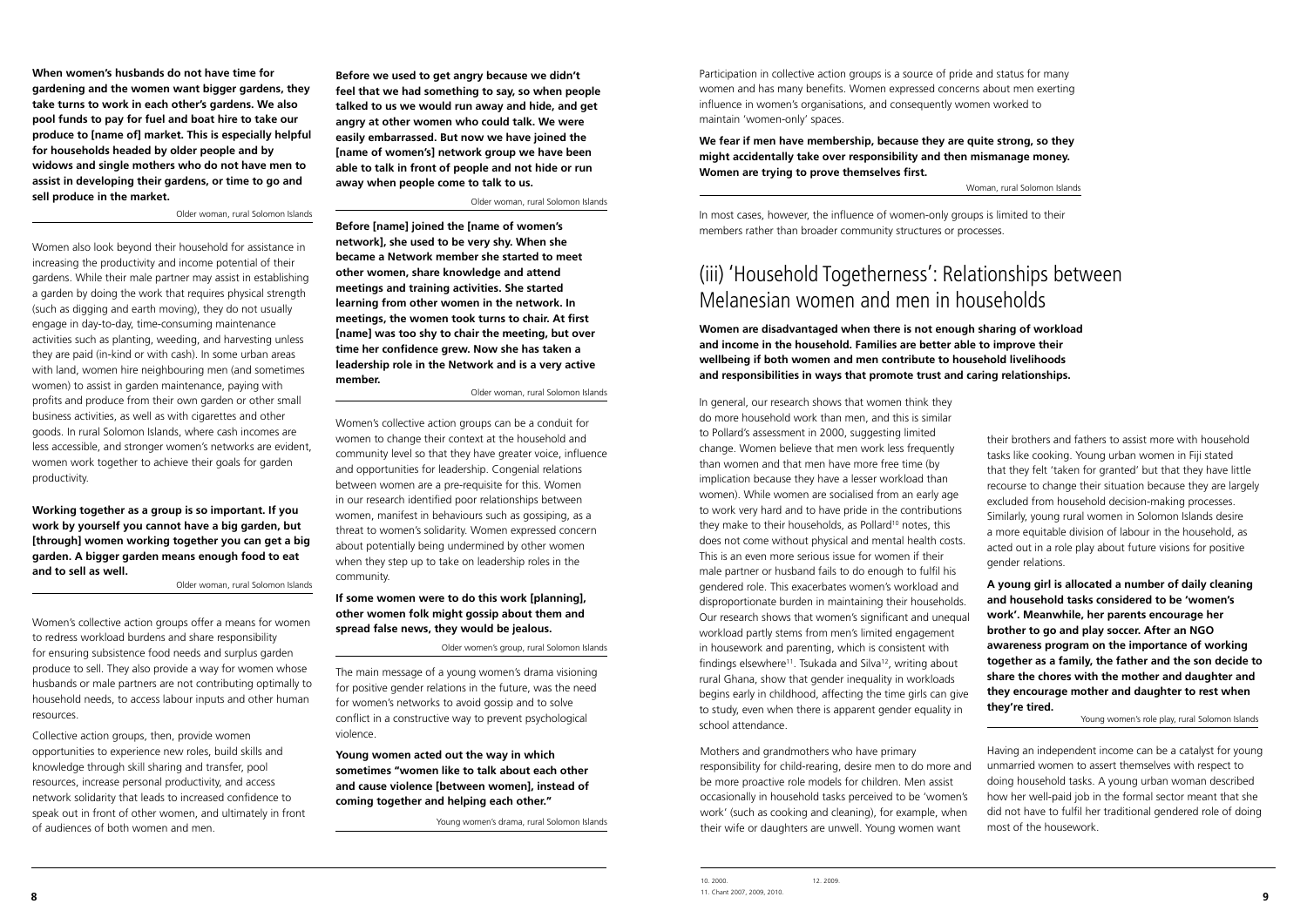**When I got work as a telemarketer in a firm, making calls to Australia and New Zealand, I found out that money can even buy friends and that I didn't have to listen to anyone anymore, including my family. I could make my own decisions. I didn't worry too much about my family because I was earning a lot of money. Now I have stopped working I have to listen to my Dad and do the household work again. Now he won't give me pocket money unless I do what he asks.**

Women spoke of urging their husbands to undertake more caring work so that they have more time to attend and participate in activities outside the household.

A division of labour based on traditionally-ascribed gender roles curtails many women from expanding their knowledge and skills, life experience and opportunities. Women's unequal work burden reduces the time they have to engage in other pursuits, including generating cash income and attending training. A husband's support is often essential if women with children are to engage in training or group activities outside the household, start businesses that require capital and foster a family environment where women are respected.

**Husbands do allow their wives to attend workshops, but sometimes they fight with each other first. This is because husbands are lazy to look after small children.** 

Women also desire moral and financial support from their husbands to invest in their businesses, develop their skills and contribute to their households beyond their reproductive work. This was the underlying message of a women's role play on visioning positive gender relations in the future.

**A woman asks her husband if she can buy a sewing machine to start sewing clothes to sell. He says "yes good wife, what a good idea". They go to the shop and select a sewing machine together. The wife suggests one and her husband says "yes good wife! That looks like a really good one, we'll buy that". He gives her his money to buy the machine. When they return home, [NGO name] staff came to visit to tell them about a sewing machine repair course. The husband says "good wife, this is a very good opportunity and very important for you to go. I really think you should go". The wife replies that she will go and both husband and wife are happy.**

A lack of communication, trust, and shared spending priorities existed in a number of families involved in the research. In a number of cases men were charged with misuse of family and personal finances and for taking limited responsibility for their family's wellbeing. Poor economic outcomes for families, family breakdown, and the overburdening of women attempting to address household needs with limited resources were frequent outcomes of men's limited responsibility in a family context.

**[Drug and alcohol consumption] causes a big problem in the family, especially beer because money is spent on that rather than basic household needs. It leads to family breakdown, '0 twos' [second wives], marriage breakdown, as well as affecting the siblings.**

**It is good if the women can control money. Now they do not have control of their money, the husband always drinks kwaso [local brew] and comes in drunk and takes their savings.**

 Regarding inter-personal relations, both women and men expressed a desire for more and better communication in the home. A basic aspiration among women was for their husbands and other family members to listen to them.

**A wife requests the kids do something and the kids don't do it. The husband backs up the wife, and the kids behave. This skit was about women not being listened to in the home, her decisions not being valued and consequently the children disrespecting their mother too.**

The idea of 'togetherness' was simply expressed through a women's role play in an urban field site where husband and wife demonstrate their love for each other through a shared, routine daily experience.

**A woman is at home with her kids. Her husband wakes up and she has his breakfast ready on the table. He greets her nicely, with respectful, loving words and a hug. She greets him in the same way. They eat together as a family.**

For some married couples 'togetherness' became achievable after the male partner started doing more 'women's work'.

### (iv) Leadership, Say and Role Modelling: Melanesian women and men in communities

At present, men tend to occupy most appointed community leadership roles in community groups and organisations in Melanesia that are open to both sexes. Older men have considerably more opportunities than younger men to participate in leadership roles (as do older women over younger women). Men also tend to dominate formal leadership roles that control community resources. Consequently, men in these groups are more likely than women to be decision-makers who determine such things as access to, and allocation of, church resources, how collectively 'owned' natural resources (ie. land) is to be managed<sup>13</sup>, links with NGO and government representatives; and the selection of future leaders for and representatives of the community. Women involved in such groups can become frustrated at being unable to influence decision-making processes on collective assets, infrastructure and finance in their community.

Community organisations, groups and committees can exert considerable influence over matters such as planning infrastructure, allocating funds to community projects, and making decisions about the community's future. However, these entities currently tend to offer limited opportunities for women. There are a range of leadership positions in most communities, including appointed community leaders, youth leaders, church leaders and representatives appointed or elected to community-based programs led by external agencies such as NGOs. While some women and men think that men's and women's groups should remain separate, others (especially women) express a desire for more opportunities to be involved in the leadership structures and decision-making processes of mixed-sex community groups and committees. **Although I was in the reconciliation committee, I was only there to sign the cheque. When the money came into the committee I couldn't say anything about how it should be used; only men were involved in distributing the money. Women want to be involved in planning in the community, church and in the family. Now men are stronger and do the planning, and they undermine women by telling them they don't know anything.** Societal norms which dictate gender roles constrain women's effective contributions, even when they are able to take up roles usually held by men. Consequently, at this Married woman, urban Fiji Woman, rural Solomon Islands

time, many women see women-only groups as a more conducive pathway for exercising leadership, even if the community-wide influence of those groups is more limited.

A barrier to women's involvement or influence in collective decision-making processes (outside of 'women-only' groups) are the restrictive gender norms that lead to and perpetuate siloed workloads/roles and the perspective that certain decisions are the sole responsibility of men, or women. Women who get involved in non-traditional decision-making roles may fear derision from other women and from men because this limits their time for household responsibilities. Some women must juggle increased workloads due to lack of support from family members when they attend meetings or training. Where women do have access to leadership roles, ongoing expectations that they also exclusively fulfil traditional gender roles can place strain on women and their families.

**To make sustained progress towards gender equality, change is needed at community level as well as at individual and household levels. Our research highlighted two areas that hinder gender equality at the community level. Firstly, opportunities to have a say in what happens in their community and to contribute to decision making and planning tend to be less readily available to women than to men. Secondly, it is important for older men in the community to act as positive role models for younger men who can be the cause of anti-social and violent behaviour and to take responsibility for reining in such behaviours. Young men need to be supported to contribute to the household and the community and to treat women with dignity and respect.** 

Young unmarried woman, urban Fiji

Older man, rural Solomon Islands

Older women's role play, urban Fiji

Young woman, urban Solomon Islands

Older women's role play, urban Fiji

Older woman, rural Solomon Islands

Older women's role play, urban Solomon Islands

**After we built the house, I started to do domestic work at home, help with cleaning when I was home. My wife started to respect me more and I started to respect my wife more because I started to understand what her work involved. I began to recognise that my wife had more responsibilities than me. We started to have an open and healthier relationship.**

Older man, urban Fiji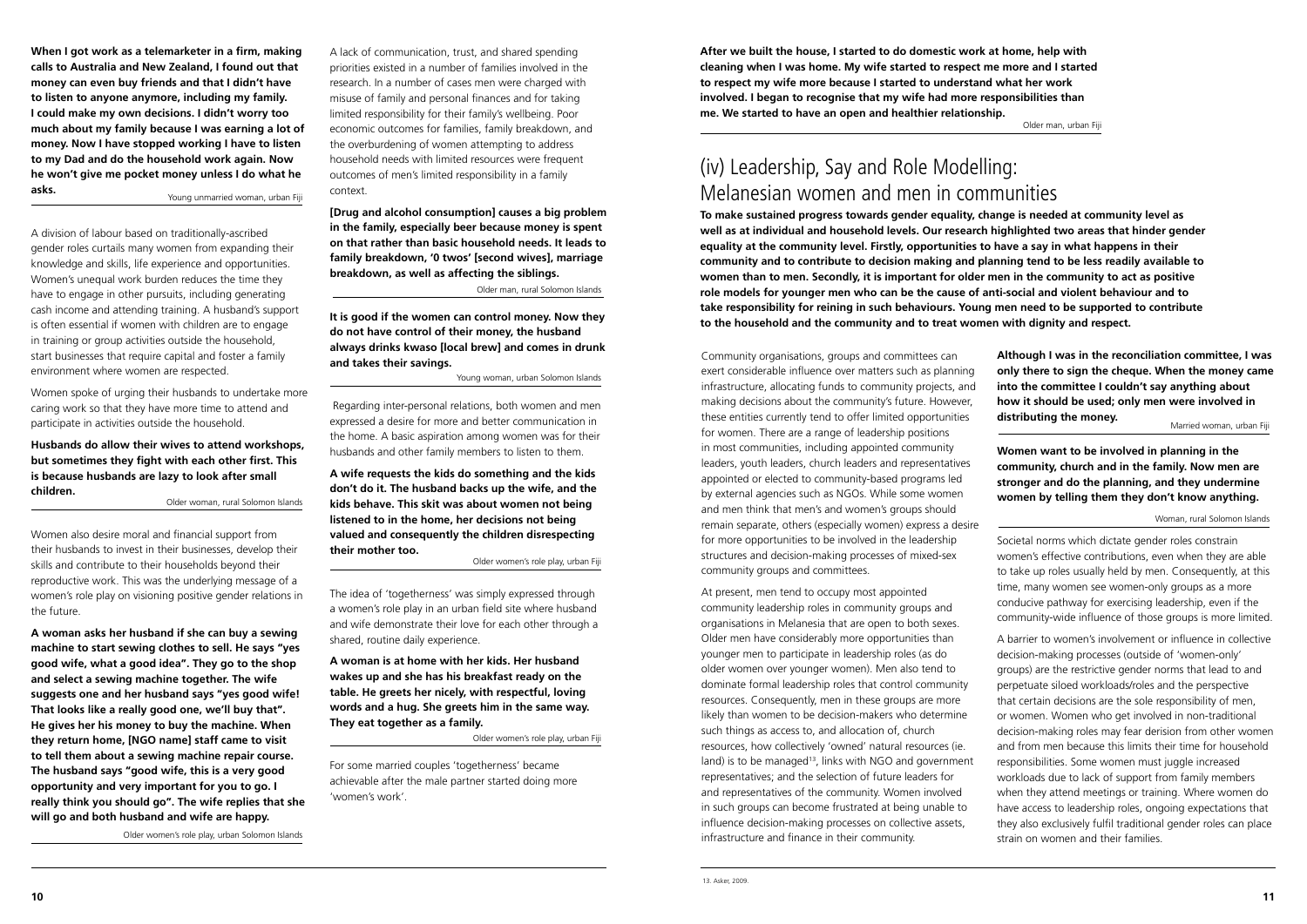**There were personal costs for [name]. Juggling home responsibilities with her new role was difficult. The demands of the role meant she often spent more time doing her voluntary work than with her family, even on a Sunday, which is considered a family day. As a woman she was expected to be at home, looking after the family. When she wasn't at home to cook meals, her husband and kids would not eat properly. It is a precious thing to have a mother at home.**

Finding ways to loosen the boundaries between women's and men's traditional gendered roles is also important with respect to societal expectations of young men. Young men's engagement in anti-social and illegal economic activities is a significant issue in many Melanesian communities, with economic and gendered consequences. Some young men engage in smoking, drinking and gambling, 'partying' and drug taking (marijuana) in the transition between leaving school and adulthood. While many women and men disapprove of these behaviours, they also see it as 'natural' to young men. Young men spoke of the risk-taking behaviours as if they were a rite of passage. However, both women and men see senior men or elders as having a key role in addressing younger men's unsociable and risktaking behaviour that ultimately adversely affects the community as whole, often with particular impacts on women.

### **Elders should do things as a good role model [in relation to drinking and smoking] in the community. Right now, older people don't always provide a good role model for young men.**

The causal factors of such behaviours are complex and often context specific. Young men in rural areas linked young men's negative behaviour to the less than ideal role modelling of their parents, in particular their fathers. In some places, young men do not have group-based activities to engage in other than those that encourage risk-taking. Women and men (including male elders) see a role for male elders to guide young men and boys to engage in productive, pro-social activities.

Most people therefore see male seniors and elders as needing to take some responsibility for the social issues arising from young men's adverse behaviours and intervene to curb negative masculinities that can begin to emerge in early adolescence. Having male elders challenge gender roles that restrict young men's role in households is also important for enabling genderequitable economic contributions. Boys'

and young men's limited contribution in households due to prescribed gender roles, combined with the tendency of some boys and men not to contribute as they are expected to, means they have more discretionary time to engage in anti-social activities.

**Most of the young boys in the village now attend secondary school and then finish and come back and do nothing. They are the ones who cause problems in the village because they are involved in drugs.**

Access to cash income or cash reserves can heighten the risk of engaging in negative behaviours and have flow-on impacts on household economies as cash is diverted from family use to young men's leisure pursuits. A non-contributing household member also reduces women's discretionary time by increasing their labour burden. Misappropriation of family finances can reduce the overall economic capacity of the household.

Older woman, urban Fiji

- 5.1 Percentage of women and men who feel safe walking in their community after dark
- Women's and men's levels of satisfaction with male community leaders' actions to improve safety in the community
- 5.3 Women's and men's views on the frequency of men's support to women in leadership roles usually held by men
- 5.4 Number of women in leadership roles usually held by men
- 5.5 Number of fathers/male guardians that young men consider to be positive role models
- 5.6 Percentage of male elders that young men consider to model positive behaviour to young men in the community

Young man, rural Solomon Islands

Older man, rural Solomon Islands

Young man, urban Solomon Islands

Young man, rural Solomon Islands

- 3.1 Percentage of women sharing the costs of doing 5.1 business with other women
- Types of business expenses shared by women 3.2 5.2
- 3.3 Frequency of women supporting other women in the community
- 3.4 Frequency of women pulling each other down in the community
- 3.5 Number and type of women's groups in the community
- 3.6 Number of members in each women's group
- 3.7 Approaches used by women to resolve conflict between women

**I started to smoke when I was in form one at high school. I spent all the money I got from my parents (other than school fees) on tobacco. I was expelled from school for one month for my behaviour and admitted to hospital. When I went back to school my teachers talked me out of smoking and since then I stopped smoking.**

The impacts on young men themselves are also considerable. They include a growing sense of apathy and inability to contribute, difficulty getting paid work (especially formal sector jobs) because of their 'bad' reputation, a loss of respect and voice in the family and community, negative health impacts, restricted funds/ resources/goods for daily needs, family breakdown, and risk of gaol. Young men also acknowledge the negative impact their behaviours have on those around them.

**A group of boys stayed together in one house and started to smoke marijuana. When they ran out they would paddle [in their boats] to buy marijuana from other villages. They felt lazy to work in their gardens and so couldn't support their families. This also resulted in a lack of respect towards family.**

In some places, some young men also engage in crime, sexual violence, domestic and public violence, often in association with alcohol and drug abuse. These behaviours affect the community as a whole, but have particular implications for women, including public safety concerns (rape, violence, or stalking and sexual harassment – locally expressed as 'creeping') and domestic violence. They also reduce women's mobility and their capacity to manage workloads (especially in the case of widespread public violence).

**Three years ago, young people in this place were disorganised, all they participated in were games like soccer and rugby. When night fell, and sometimes even during the day, the young men would go around in groups getting involved in crimes like stealing, drinking the local brew, and smoking marijuana. They sold marijuana and also brewed the local beer to drink and to sell. At night they would act like 'night flight birds' (making sudden sounds, and then running away), and 'flying foxes' (climbing banana trees and eating the bananas). If they meet people on the road, they would fight them. They were also involved in rapes as well.**

**The research team developed indicators for building a diverse economy profile and for each of the four gender equality themes. Each indicator is linked to a specific data collection tool. By way of example, the indicators for 'Women's Collective Action' and 'Leadership, Say and Role Modelling' are listed below14:**

### A sample of community-based indicators of gender equality and economy

Indicators for Women's Collective Action Indicators for Leadership, Say and Role Modelling



Young man, rural Solomon Islands

**<sup>12</sup> 13** 14. The full list of indicators is in the manual of indicators and tools available for download at melanesianeconomies.files.wordpress.com/2010/09/gendered-impact-manual-final-141112.pdf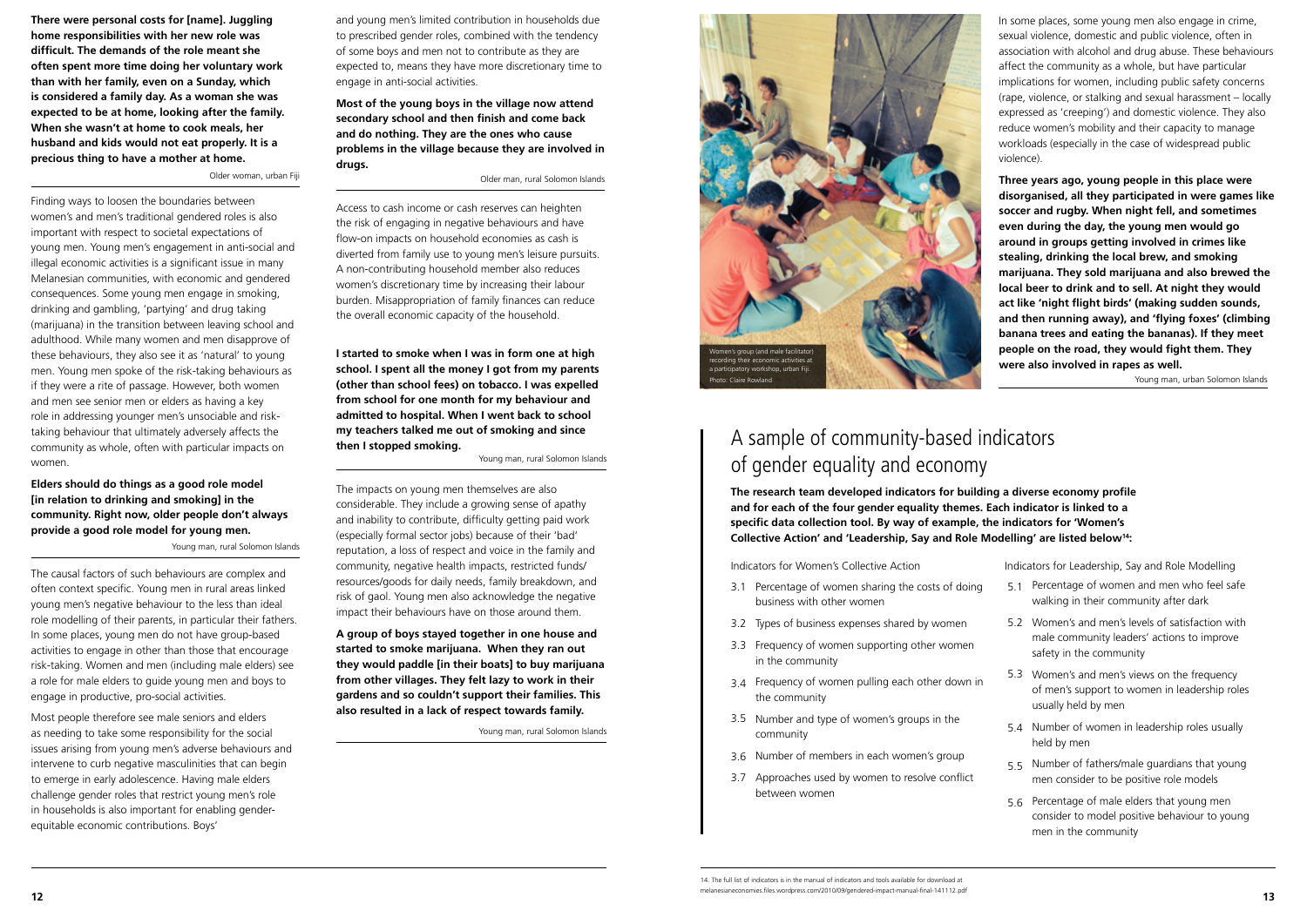**The four themes of gender equality identified through the research laid the foundations for developing a suite of community-based indicators to track change in gender equality linked to economic development. These can be collected using qualitative and quantitative tools. (Both the indicators and tools are described in detail in** *Tracking change in gender and economy: Toolkit for NGOs, government and researchers in Melanesia***. The indicators allow for comparing the attitudes and practices of women and men between communities and/or over time. They can be used for planning community-based economic development programs that aim to increase economic opportunities for both women and men while also fostering more equal relationships between them. Users can adapt the materials to meet their particular needs and priorities.** 

Communicating the meaning of concepts of 'economy' and 'gender' and 'gender equality' in development practice in a way that makes sense for communities in the Pacific and elsewhere can be challenging. We have therefore developed visual tools using images produced in Solomon Islands to help to overcome these challenges. Visual tools also support active engagement in settings where formal literacy is low. The metaphor of a river visually depicts the four gender equality themes and highlights

# 3. From research to practice: Indicators and tools of gender equality and economy for monitoring and planning

A 'river of change' (A1) poster presenting four domains that are important for promoting gender equality and economic opportunity in semi-subsistent communities in Melanesia. It can be used to:

the dynamic nature of economic and social change and the changing relations between women and men. It also helps to simply communicate the idea of tracking change in gender equality. Taking a water sample from one of the tributaries of the river provides information about the quality of the water, i.e. information about what men and women are doing or thinking at a point in time. Collecting water samples (information about a number of different indicators) at different times builds up a picture of how things are changing, in one tributary or across the river system as a whole.

In conjunction with visual tools, we formulated some guiding questions that relate to each of the four domains of gender equality and additional questions for the diverse economy. These questions can assist development practitioners to discuss the priorities in their program areas that relate to gender and economic development. They are also designed to assist users in planning what aspects of gender equality are important to monitor over time. After determining this, users can adapt the survey questionnaire and/or participatory activities to collect relevant indicators to monitor change at yearly or two-to-three yearly intervals. A data package on the CD accompanying the manual provides instructions on how to collate, store, analyse and report results, including simply presenting data in graphical form.

**A 'floating coconut' (A1) poster** illustrating the diver economic activity in semi-subsistent communities in Melanesia, with 'formal' sector work above the waterling and informal activities (seemingly less visible) below the waterline. This tool can be used to build a comprehensi picture of how women and men contribute economical and explore issues such as;

### Resource kit for tracking the impacts of economic change for women, men and their relationships in Melanesian communities

**The research outlined in this paper informed development of resources designed for use by NGOs, governments and researchers:**

| ty                          | • What work is done by women and men, girls and<br>boys (the gendered division of labour) and the<br>potential for some jobs to be done by both women<br>and men, so that opportunities and overall workload<br>might be fairly shared; and                                                                                                                                                                                                                                                                                     |
|-----------------------------|---------------------------------------------------------------------------------------------------------------------------------------------------------------------------------------------------------------------------------------------------------------------------------------------------------------------------------------------------------------------------------------------------------------------------------------------------------------------------------------------------------------------------------|
|                             | • How economic change is affecting women and men.                                                                                                                                                                                                                                                                                                                                                                                                                                                                               |
| J                           | The front of the poster features in this issue; the double-<br>sided poster in the kit also includes information about<br>the diverse economy and guidance on using the poster<br>for awareness-raising, planning and monitoring.                                                                                                                                                                                                                                                                                               |
| ce<br>se·                   | Flash cards for three participatory monitoring tools<br>to test the strength and flow of the 'river of change'.<br>These support the participatory approaches described in<br>the manual of indicators and tools to track change, to<br>actively involve male and female community members<br>in discussing and assessing change in gender relations<br>linked to economic activity.                                                                                                                                            |
| ne<br>ive<br>lly<br>Įе<br>d | A manual of indicators and tools for tracking change<br>in the economy and gender relations at individual,<br>household and community levels. The manual includes<br>instructions on how to gather survey data and group-<br>based data (narratives and participatory statistics) in<br>relation to community-based indicators of gender<br>equality and economy. It also includes a CD with a<br>data management file to enter, store and analyse the<br>various types of data and generate results against the<br>indicators. |

- **•** What constitutes the economy, valuing the full range of contributions that women and men, young and old make to ensure well-functioning households and communities;
- **•** Whether some economic activities may be undermining community wellbeing because of their impact on relationships or other work;

- **•** Support discussion about integrating gender equality in economic programs;
- **•** Raise awareness with community members;
- Decide what gender equality issues to prioritise; and
- **•** Brainstorm ways to measure gender equality in a particular community.

The front of the poster features in the centre pages of this issue; the double-sided version in the kit includes information about each of the four themes and quidar on how to use the poster.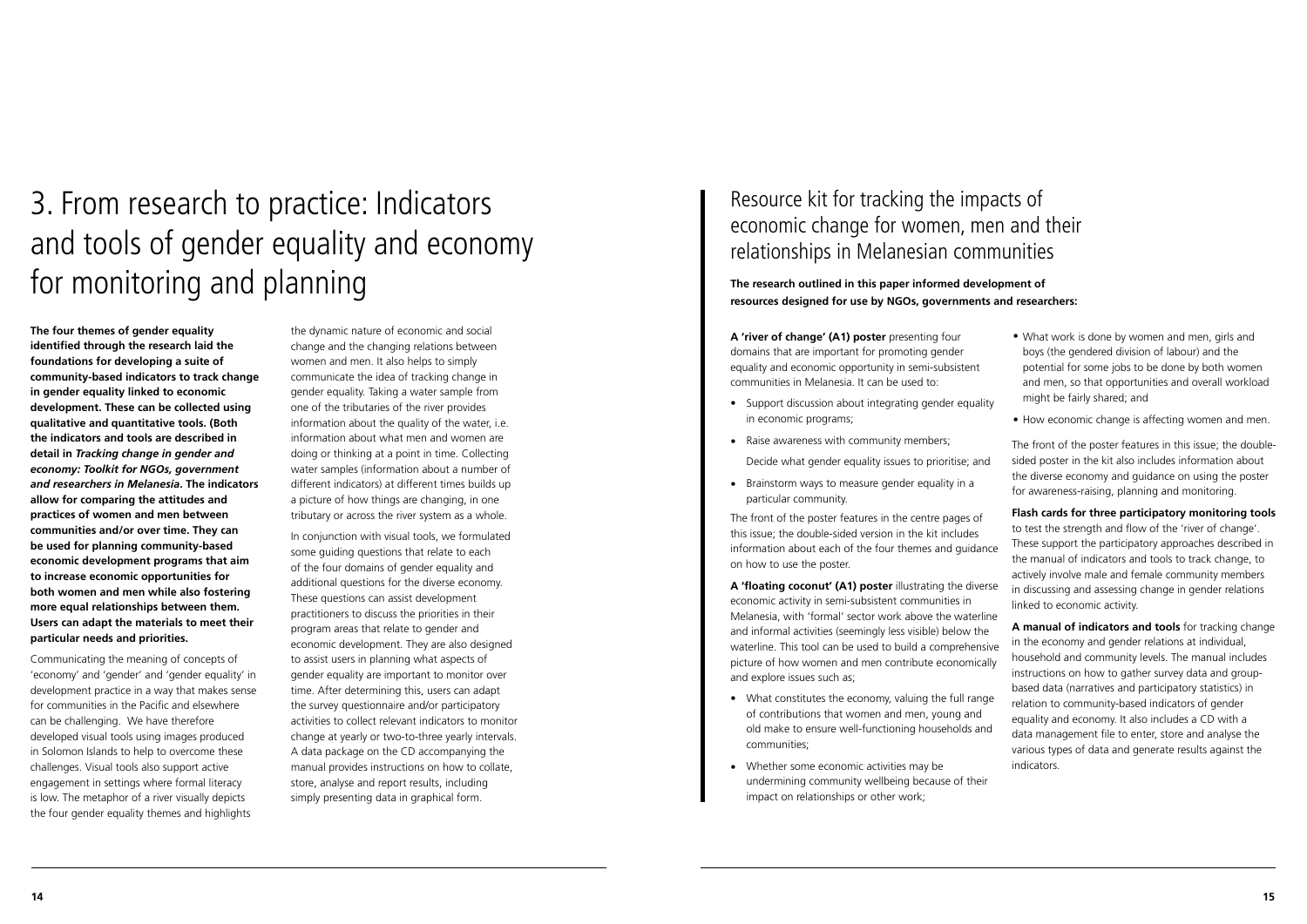### References

Asker, S. 2009. *Research of aspirations and perceptions toward inclusive and sustainable natural resource management in the Solomon Islands*, Live & Learn Environmental Education and IWDA

Batliwala, S. 2011, *Strengthening, monitoring and evaluation for women's rights: twelve insights for donors*, Association of Women's Rights in Development

Batliwala and Pittman for AWID, 2010, *Capturing change in women's realities: A critical overview of current M&E frameworks and approaches*

CARE 2010, *Strong women, strong communities: CARE's holistic approach to empowering women and girls in the fight against poverty*, Care Australia, Canberra

Chambers, R. 2007, *Who counts? The quiet revolution of participation and numbers*, IDS Working Paper 296, Institute for Development Studies, Brighton, UK

Chant, S. 2007, *Gender, Generation, and Poverty: Exploring the Feminization of Poverty in Africa, Asia, and Latin America*, Northampton: Edward Elgar

Chant. S. 2009, *The 'feminisation of poverty' - a contested concept in need of better gender and poverty indices: reflections from comparative research in the Gambia, Philippines and Costa Rica*, unpublished paper prepared for international research planning workshop on Needs, Development and Gender Equity, University of Oslo, 12-15 March 2009

Chant, S. 2010, *Gendered poverty across space and time: introduction and overview, in S. Chant (ed), The International Handbook of Gender and Poverty: Concepts, Research, Policy*, Cheltenham, UK and Northampton, MA, USA, Edward Elgar: 1-26

Commission on Women and Development (2007), *The women empowerment approach: A methodological guide, Gender and Indicators Working Group, Commission on Women and Development*, Brussels

The vast majority of women and men in Melanesia who follow semi-subsistent lifestyles and engage largely in labour and exchange in the informal sector. Funding and technical support from NGOs and governments will be needed to establish the infrastructure, systems and human resources that enables the routine collection of data on economy and gender equality that are relevant to their lives. The indicators and tools developed through this research provide a starting point for building a better evidence base about gendered economic activity and change in semi-subsistent communities in Melanesia. How are women's and men's economic engagements changing over time? What impact is this having on gender equality? How is this related to particular developments, policies or program interventions or broader change processes? The focus on collecting both qualitative and quantitative data and on participatory processes is consistent with insights from recent research on strengthening monitoring and evaluation for women's rights<sup>15</sup>, and on the value of participatory statistics more generally<sup>16</sup>.

> Fairbairn-Dunlop, P. 1994, *Mother, farmer, trader, weaver: Juggling roles in Pacific agriculture in A.E. Bain (Ed.) Sustainable development or malignant growth? Perspectives of Pacific Island Women* (pp.73-89). Marama Publications: Suva, Fiji

Feeny, S. 2010, *The impact of the global economic crisis on the Pacific region*, Oxfam Australia, Melbourne

Folbre, N. 2006, *Measuring care: Gender, empowerment, and the care economy*, Journal of Human Development, vol. 7, no. 2, pp. 183-199

Golla, A. M., Malhotra, A. Nanda, P. and Mehra, R. 2011, *Understanding and Measuring Women's Economic Empowerment: Definition, Framework and Indicators*, International Centre for Research on Women (ICRW)

Holland, J. 2013, *Who counts?: The power of participatory statistics*, Practical Action, forthcoming

Mohamed, M.R. (2009) *Making invisible work more visible: Gender and time use surveys with a focus on the Pacific and unpaid care work*. UNDP Pacific Centre: Suva, Fiji

Hunt, J., Kasynathan, N., Yogasingham, S., Fernando, D., Prema, G. and Roubin, D (2009) *Breaking the shackles: Women's empowerment in Oxfam Australia's Sri Lanka program*, Oxfam Australia

Pollard, A. A. 2000, *Givers of wisdom, Labourers without gain: Essays on women in the Solomon Islands, Institute of Pacific Studies*, The University of the South Pacific and the University of the South Pacific in Solomon Islands, Suva, Fiji

Pollard, A.A. 2003, *Women's organisations, voluntarism, and selffinancing in Solomon Islands: A participant perspective*, Oceania, 74: 44-60

Scheyvens, R. 2003, *Church groups and the empowerment of women in the Solomon Islands*, Oceania, 74: 24-43

Tsukada, R and Silva, E. 2009, *Age and gender bias in workloads during the lifecycle: Evidence from rural Ghana*, International Policy Centre for Inclusive Growth One Pager, No.88

To date, the materials produced from this research have had limited testing in the field. A useful next step would be to assess their practical value and utility in tracking change in gender equality and economy. It would also be useful to undertake evaluative research both within Melanesia and in other areas of the Pacific and neighbouring regions in communities that engage largely in economies activities in the informal sector. Key research questions include:

# 4. Concluding reflections and future directions

**Tracking changes in women's and men's economic activities in both the formal and informal sectors is crucial for understanding shifts in gender equality with respect to gender roles, responsibilities and opportunities. This research with women and men in semi-subsistent communities in Melanesia establishes both the rationale and the tools for working across traditional divides of informal/formal, household/ workplace, paid/unpaid. It enables a holistic understanding of how women and men are sustaining their families and communities, interdependencies between work in different parts of the economy and how this effects on gender equality.** 

> **We need to find ways forward that don't privilege the 'formal' economy and undermine the diverse, productive work that happens in local communities. Reimagining economies is part of the work required to build a future that is equitable and sustainable.**

We also think there would be significant value in developing an online platform to share information and foster dialogue on the progress and challenges of developing contextually appropriate indicators and tools, and tracking change in gender equality and economy, in Melanesia and beyond. Wider use of a common suite of indicators and sharing the resulting data offers the prospect of progressively developing a richer picture of gender equality and economy in Melanesia. This would enable policy makers, development actors and gender equality advocates alike to move beyond the current limitations of both national statistics and program-level data. It would also enable more informed comparison of programs and outcomes.

A key message of the research in this issue of Gender Matters is that what we measure matters. The implications of recognising and measuring the diverse economy are potentially wide ranging. Conceptualising the economy in a way that makes visible and values unpaid and noncash work has the potential to influence wider debates about economic development priorities. Measuring the contribution of diverse economic activities, including subsistence, household and care work may change views about the relative benefits of encouraging women and men to shift from the informal sector into what are often perceived to be other more 'productive' activities. Identifying opportunities to enhance productivity across the diverse economy may enable some women and men in Melanesia to stay in communities rather than move to urban centres.

- To what extent have local agencies adapted the tools **•** for local use, and if so, how?
- How relevant are the indicators for the program priorities of users and for tracking change related to those programs?
- To what extent has the manual and tools **•**

'de-mystified' data collection?

To what extent are the community-based indicators of gender equality developed through this project more widely applicable within Pacific Island countries? **•**